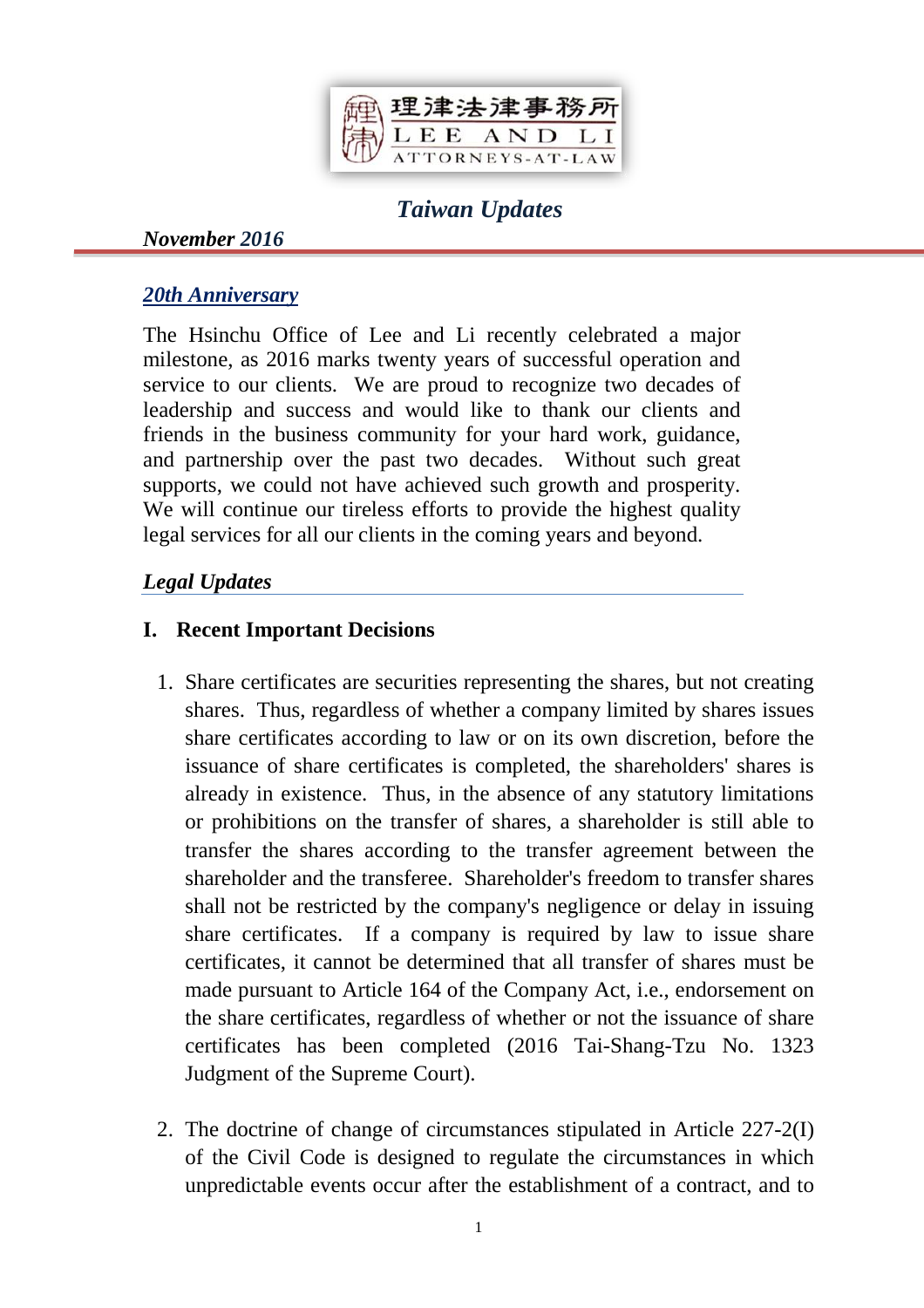achieve equitable distribution of contractual risks and unforeseen losses between the parties through the court's discretion. The determination of whether the unforeseen events could have been anticipated at the time of the establishment of the contract should be based on objective circumstances such as the general context of events and the overall socio-economic situation of the time. In the case of a court ruling fairly ex officio to enter a judgment increasing or reducing the payment, the court shall determine whether to increase or reduce the amount of a payment according to objective criteria, considering the loss suffered by the other party as a result of the change of circumstances, the gains of the other party arising from the change of circumstances, and other actual circumstances (2016 Tai-Shang-Tzu No. 1308 Judgment of the Supreme Court).

#### **II. Labor Laws**

The Ministry of Labor, Executive Yuan of Taiwan promulgated the amended "Enforcement Rules of the Labor Standards Act" on October 7, 2016, which took effect on October 9, 2016. Such reform is intended to comply with the non-compete provisions provided in the newly added Article 9-1 of the Labor Standards Act (including the requirements to set forth non-compete agreement, reasonable compensation and the limitation on the term of such non-compete agreements not to exceed two years). Important points of such reformed Enforcement Rules are as follows.

- 1. Non-compete agreements shall be made in writing.
- 2. The Enforcement Rules expressly set forth the standards to determine whether the period, area, prospective employer and scope of occupational activities of such non-compete agreements are reasonable, including:
	- (1) The period of the non-compete agreement shall not exceed the life cycle of the trade secrets or technology information that the employer desires to protect, with the maximum allowable period being two years.
	- (2) The area of the non-compete clause shall be limited to the area where the former employer conducts its actual business activities.
	- (3) The scope of prohibited occupational activities in respect of the non-compete clause shall be clear and specific and identical with or similar to the scope of the employee's former occupational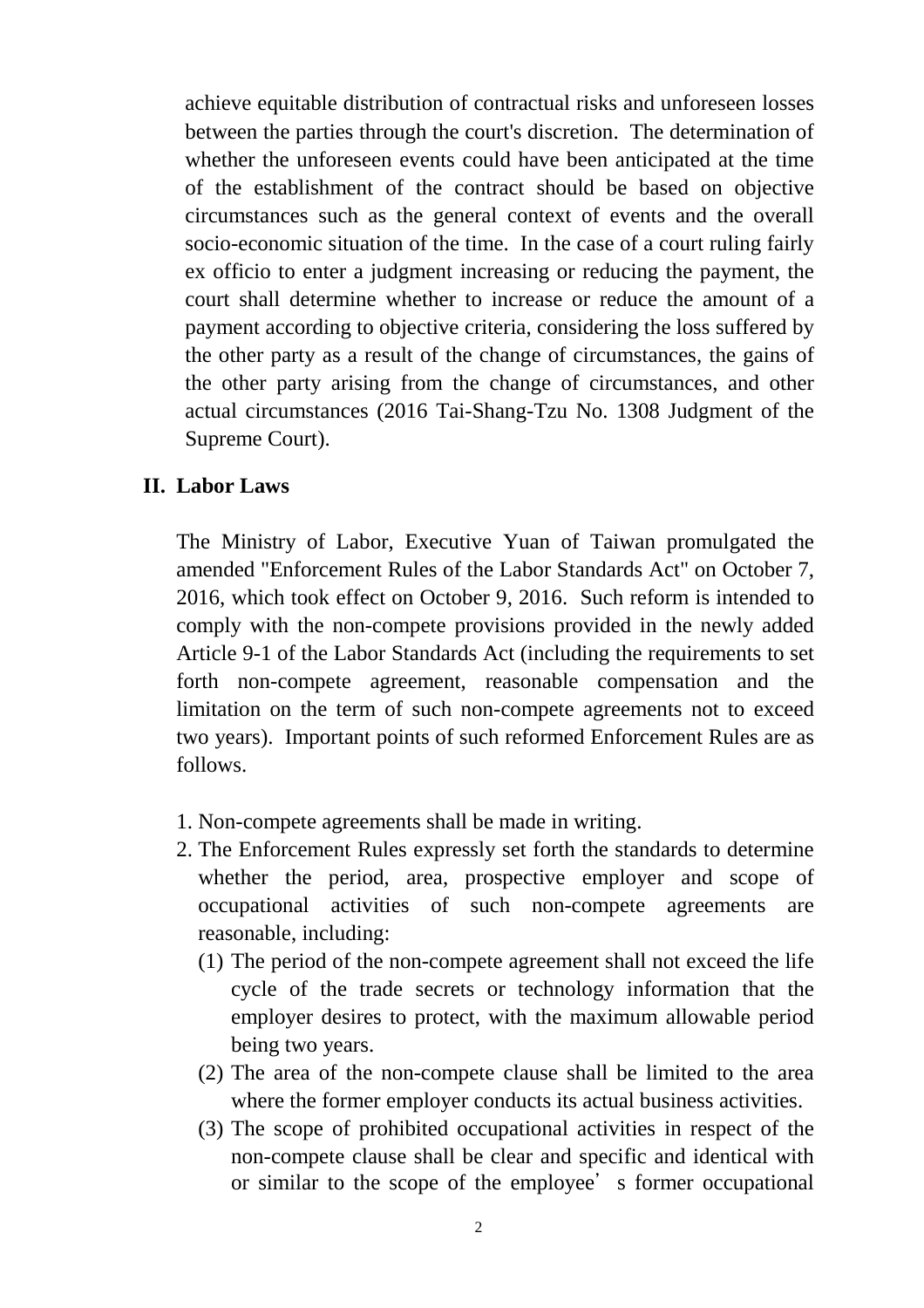activity.

- (4) The scope of prohibited prospective employers in respect of the non-compete agreement shall be clear and specific and shall be limited to those businesses having a competitive relationship with the former employer that engage in a business identical with or similar to the former employer's business.
- 3. The Enforcement Rules expressly set forth that the employer shall provide reasonable compensation to the former employee for the damages the former employee suffers due to the non-compete clause. The following items shall be taken into account when calculating such reasonable compensation:
	- (1) The amount of such compensation per month shall be no less than 50% of the former employee's average monthly wages at the time of such employee's departure.
	- (2) Such compensation shall be sufficient for such employee to support a living during the non-compete period.
	- (3) The amount of compensation shall be suitable for damages that the former employee suffers in the course of following the scope of the period, area, occupational activities and prospective employer in respect of the non-compete agreement.
	- (4) Other factors that shall be taken into account to determine the reasonableness of compensation.

The Enforcement Rules also expressly provide that, in respect of such reasonable compensation, the parties shall agree on whether such compensation shall be a lump sum payment or monthly payment.

#### **III. Securities Laws**

In keeping with the global trend toward increased corporate governance, the Taiwan Stock Exchange Corporation (TWSE) published the amended "Corporate Governance Best Practice Principles for TWSE/GTSM Listed Companies" (the "Principles") on September 30, 2016. The amended Principles, which took immediate effect, seek to align Taiwan's corporate governance with the G20/OECD Principles of Corporate Governance. The main points of the amendment to the Principles are as follows:

1. Recognizing that diversity of board members will help ensure the achievement of the board's functions, and that a director who is not also a manager of the same company can more objectively oversee the management from a neutral position, Paragraph 3 of Article 20 of the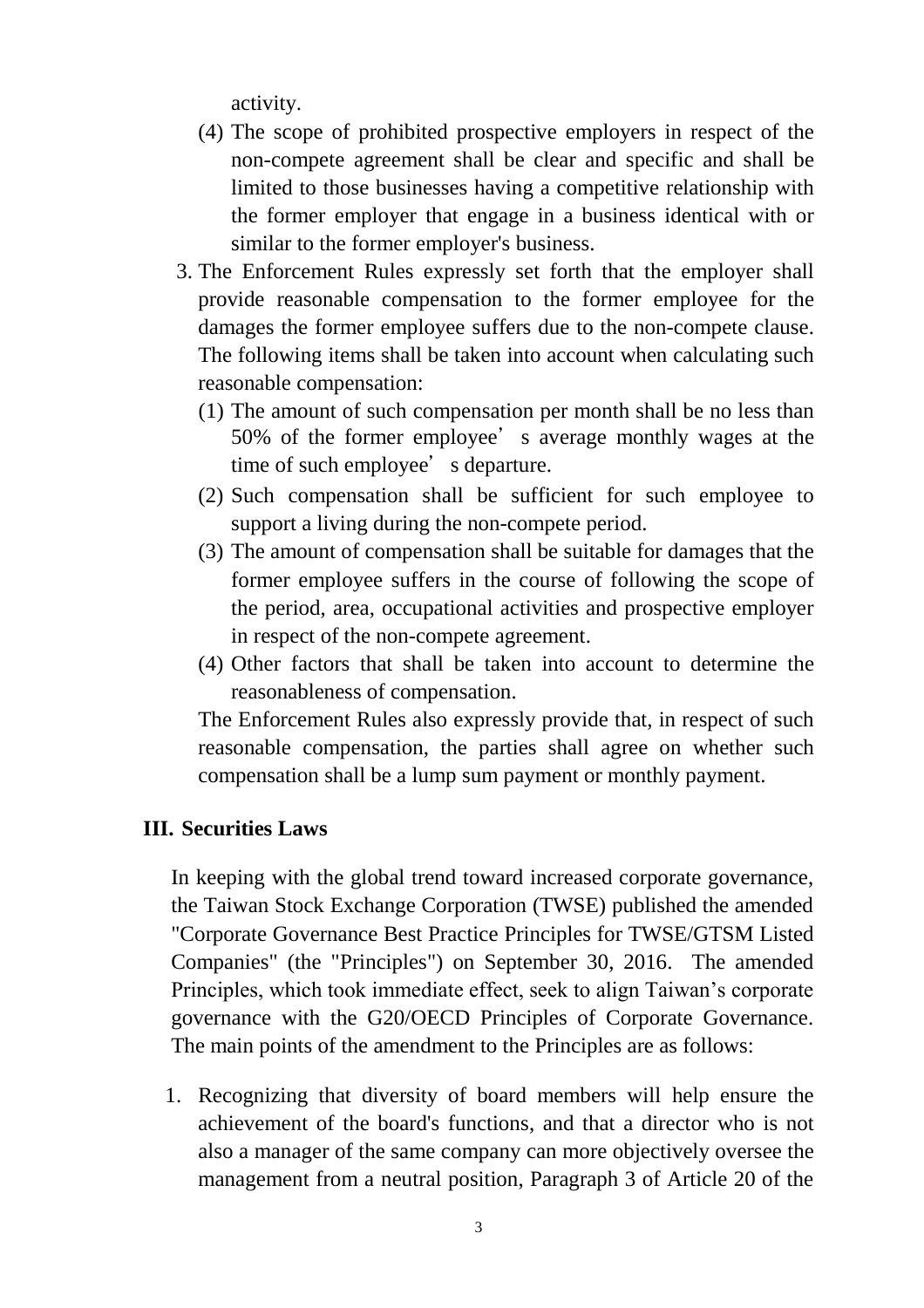Principles prescribes that the number of directors serving as managers for the same company should not exceed one-third of the number of board members.

- 2. Recognizing that board members shall fulfill their responsibilities effectively, and that the performance of a board member could be hampered by concurrently serving on too many boards, Paragraph 2 of Article 24 of the Principles prescribes that it is inappropriate for an independent director to concurrently serve as a director (including an independent director) or a supervisor on the boards of more than five TWSE/GTSM listed companies.
- 3. In following the principles of the board secretary (also known as company secretary or chief of corporate governance) applied in the United States, England, Hong Kong, Singapore and other areas, and in consideration of the scale and complexity of corporate governance of companies, the newly added Article 3-1 of the Principles prescribes that a company may consider establishing a unit or department whose sole duty or partial duty relates to corporate governance.
- 4. In alignment with the Corporate Governance Evaluation Indicator, the amended Paragraph 2 of Article 6 of the Principles prescribes that the majority of board members (including at least one independent director) and at least one supervisor of the company shall attend the Shareholders' Meeting in person.

#### **IV. Intellectual Property Laws**

Taiwan Intellectual Property Office released statistic on the third quarter patent application and issue.

A total of 18,121 applications were filed submitted for invention, utility model, and design patents in the third quarter of 2016, representing a 0.34% increase over the same period a year ago. These included 10,849 invention patents and 5,045 utility model patents, representing declines of 0.89% and 1.75% respectively from the third quarter of 2015, and 2,227 design patents, which is an increase of 12.59% above the same period last year. Of the applications for invention patents, Taiwanese applicants accounted for 4,066 cases, while non-Taiwanese applicants accounted for 6,783 cases, representing declines of 0.59% and 1.06% from last year. The non-Taiwanese applicants for invention patents included applicants from Japan (3,069 cases, the highest), the U.S.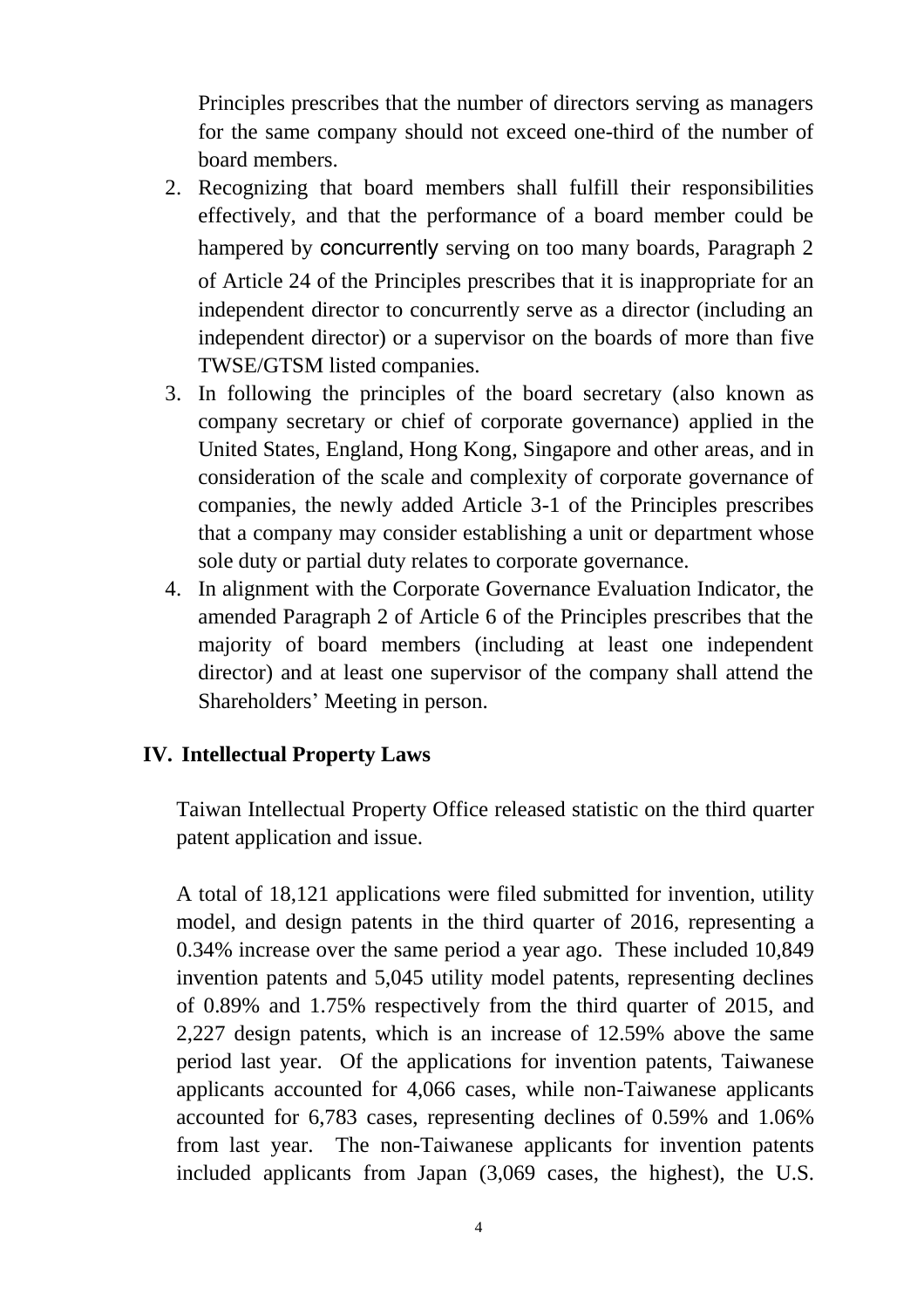(1,753 cases), Korea (442 cases), China (335 cases), and Germany (314 cases).

Among Taiwanese invention patent applicants, the companies comprising the top five most-active applicants are TSMC with 211 cases, Foxconn (88 cases), ITRI (66 cases), AUO (59 cases), and Acer (46 cases).

Among non-Taiwanese invention patent applicants, the top five companies are Intel with 220 cases, Qualcomm with 168 cases, SEL (119 cases), Nitto (83 cases), and Tokyo Electron, with 71 cases.

As to the number of issued patents, there were 17,811 cases in the third quarter of 2016, down 9.06% from the same quarter of the previous year. These included 11,320 invention patents, 4,739 utility model patents, and 1,752 design patents, representing decreases from the previous year of 3.93%, 17.88%, and 13.74% respectively. Among the issued invention patents, Taiwanese applicants accounted for 4,874 cases and non-Taiwanese applicants accounted for 6,446 cases, both figures down from the prior year by 4.99% and 3.11% respectively. Among non-Taiwanese applicants of issued invention patents, 2,894 cases are from Japan, 1,722 from the U.S., 505 are from Korea, 336 are from China, and 263 cases involved applicants from Germany.

Among Taiwanese applicants for issued invention patents, the top five corporate applicants are Foxconn (284 cases), TSMC (169 cases), ITRI (137 cases), AUO (109 cases), and Wistron (103 cases).

Among non-Taiwanese applicants for issued invention patents, the top six corporate applicants are Intel (203 cases), SEL (156 cases), Tokyo Electron (110 cases), LG Chemical (92 cases), followed by Apple and Samsung with 84 cases each.

#### *Economic Updates*

## **The Department of Investment Services of the Ministry of Economic Affairs (MOEA) hosts 2016 Taiwan Business Alliance Conference, welcomes 66 foreign companies with investment interest**

Taiwan's MOEA recently held its 2016 Taiwan Business Alliance Conference, which included 66 foreign companies having key technologies and demonstrating their intentions to invest in Taiwan. The total investment amount will be around NT 166 billion, with 20 of the companies signing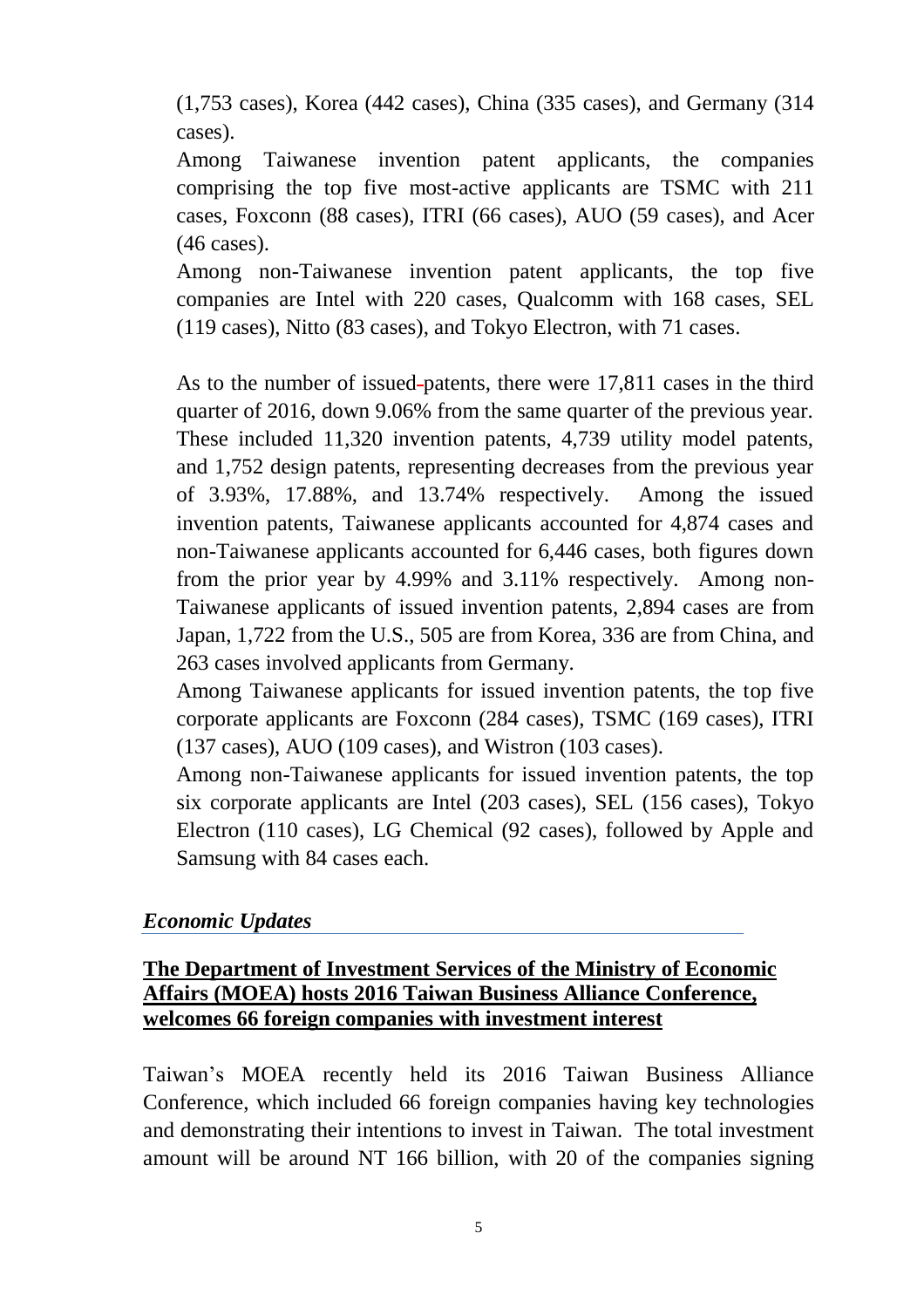letters of intent on investments totaling NT 105 billion. These investments will create 15,458 job opportunities. Nearly 60% of those 66 companies are in the "five innovative industries" designated by the Taiwan government, which includes green energy centers, offshore wind farms, center of Internet of Things and related applications, and research, development and manufacturing of industrial robots.

#### *Government Updates*

## **Tenth Taiwan-U.S. TIFA meeting held in Washington D.C.**

The tenth Taiwan-U.S. Trade & Investment Framework Agreements (TIFA) meeting was recently held at the Office of the United States Trade Representative (USTR) in Washington D.C. The negotiator for Taiwan was Mei-hua Wang, Deputy Minister of the MOEA, while the U.S. was represented by Robert Holleyman, Deputy USTR. The issues discussed included agriculture, regional politics, multilateral coordination and intellectual property. For intellectual property, Taiwan and the U.S. agreed to streamline the mechanism of the Electronic Priority Document Exchange in order to simplify the procedures for patent application, and promote the MOU of Deposit of Biological Materials in order to ease the burden of repeated deposits for applicants. In addition, the U.S. expressed its concerns about the amendment of the Taiwan Copyright Act. The representatives from both sides will continue discussions with the aim of signing a Taiwan-U.S. Intellectual Property Memorandum of Understanding in order to enhance cooperation in the fight against IP-infringement.

#### *Cultural Updates*

#### **Taroko Gorge Marathon**

The Taroko Gorge Marathon has been held every year since 2000 and takes place in the Taroko National Park, near Hualien on Taiwan's east coast. In 2016, the Taroko Gorge Marathon was hosted by the Hualien County Government on November 5, with more than 10,000 runners participating. Known around the world for its magnificent gorge and cliff topography, Taroko attracts tourists from all over Taiwan and abroad. The marathon not only promotes Hualien to the world, but also enables thousands of runners to